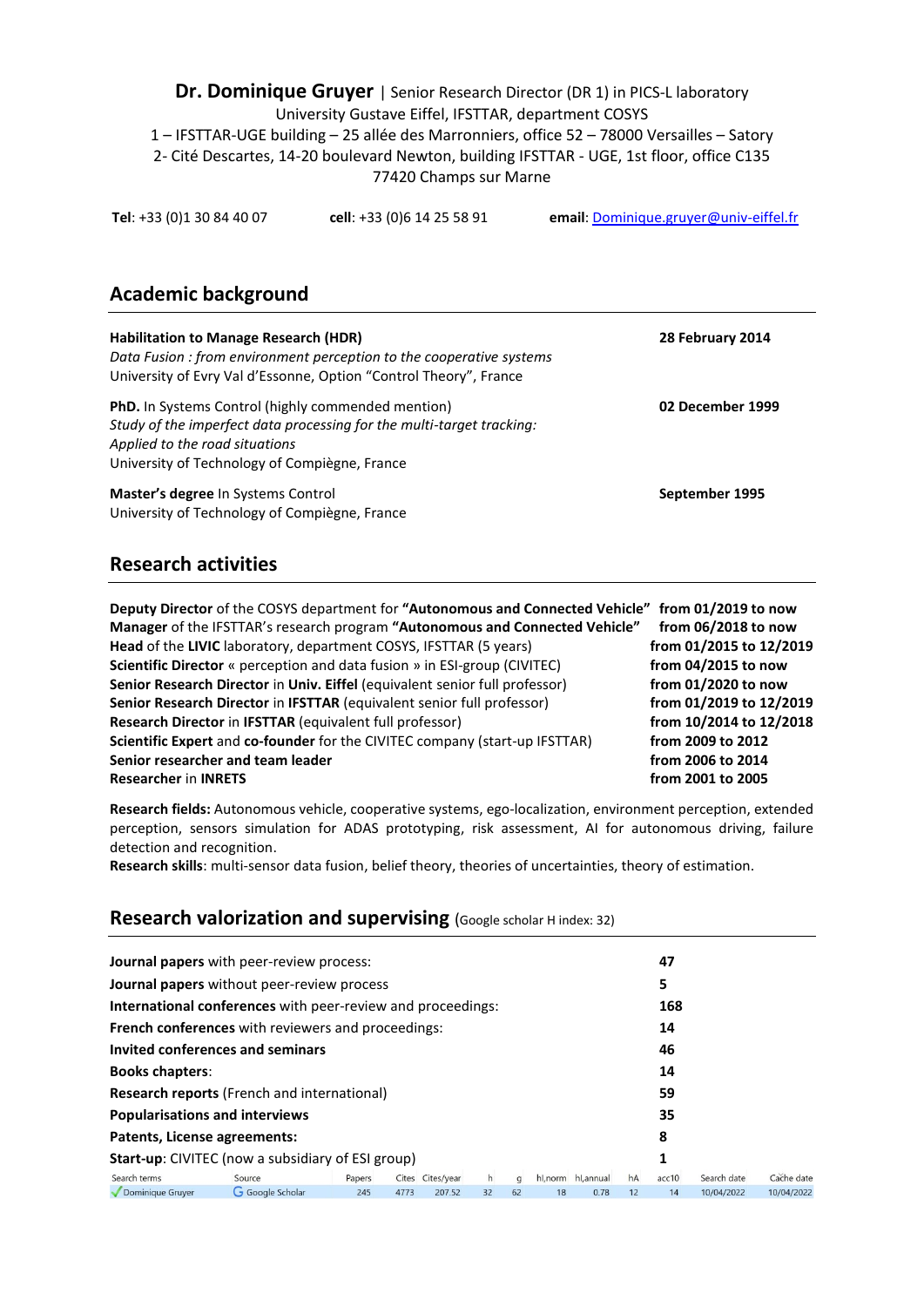| <b>Post Doctorate:</b>                                                                                 |                     |
|--------------------------------------------------------------------------------------------------------|---------------------|
| <b>PhD thesis:</b>                                                                                     | <b>14</b> defended. |
| (1 co-tutelle, 1 ITEP, 1 IFSTTAR with LEOST, 1 associated with UBC-Canada, 1 CEREMA-UGE) 5 in progress |                     |
| Master/engineer internships:                                                                           | 35                  |
| <b>Research engineers (short term contract):</b>                                                       | 18                  |

# **Involvement in juries, authorities, and committees**

| Involvement in PhD thesis juries: | 35 |
|-----------------------------------|----|
| Involvement in HDR thesis juries: |    |

### **Involvement in Scientific committees**

- **Expert** for BPI. Expertise and review of project in the call "PIA4 Mobilités routières automatisées", 2022.
- **Committee Member of HCERES** for the evaluation of LITIS laboratory in Rouen (July 2021 December 2021; evaluation 19-21 October 2021)
- **Committee Member of the Burgundy University Selection Advisory Commission**, engineer school ISAT (NEVER), laboratory DRIVE. May 2021.
- **International expert** for Austrian project calls (**Austrian Research Promotion Agency**): Oct 2020 to Nov 2020 : Reviewer for FuE-Infrastrukurförderung, Fachbegutachtung 3.AS - Austrian research pro-motion agency (FFG) - Reviewer for the "COMET-projects": project ESSENSE-AD (European Set of Referenced Perception Sensor Data for Empowering Automated Driving).
- **Sciences and Technologies faculty committee** of University Evry Val d'Essonne (from 2019)
- **Member of the scientific domain 2 committee** (Communication and autonomous vehicles) of VEDECOM (from 2018)
- **Committee of experts** (Selection Advisory Commission) for Mines Paris Tech in 2018
- **Committee member** of the Paris-Saclay doctoral school (domain 1: Information and Communication Sciences and Technologies) from 2017 to 2019.
- **Scientific committee** of the ADAS group from June 2016 (group of companies working on the development of cooperative and active ADAS for road safety)
- **Nominated member of the CS** (Committee of experts) 61st section of the University Paris Sud XI Orsay from 2004 to 2006, 2008-2009
- **Member of the CCSU** (University Selection Advisory Commission) 61st commission section of the University Paris Sud XI - Orsay in 2011 to 2013, the University of Evry Val d'Essonne in 2012, and the INSA Rouen Commission in 2012.
- **International expert** for AUTO21, Canada (from 2010 to 2014)

#### **Involvement in editorial committees and conference committees:**

| 2012:      | RFIA-VISAGE Program Committee (http://visage.univ-bpclermont.fr)                                                                        |
|------------|-----------------------------------------------------------------------------------------------------------------------------------------|
| 2013:      | Editorial committee for the special issue IJNCS 2013 in the Journal of Intelligent Systems.                                             |
| 2013-now:  | International Committee and Associate Editor for the International IEEE Intelligent Vehicle                                             |
|            | Symposium (IV).                                                                                                                         |
| 2018:      | Member of the International Committee and Associate Editor of the IEEE ITSC conference                                                  |
| 2016:      | Member of the International Committee and Associate Editor of the IFAC / IEEE CPHS<br>Conference (Florianopolis, December 2016, Brazil) |
| 2018-2020: | <b>Guest editor</b> for the special issue "Sensors data fusion", journal <b>SENSORS</b>                                                 |
| 2020-now:  | Guest editor for the special issue "Sensors and Sensor Fusion for Future Mobility Systems",<br>journal SENSORS                          |
| 2019-now:  | Member of the editorial board of the journal SENSORS                                                                                    |
| 2023:      | Member of the scientific committee for the future conference IEEE Models and Technologies<br>for ITS (MT-ITS), 2023 in Nice, France.    |

#### **Projects, contracts, and expertise**

| <b>Projects:</b>  | <b>12</b> (French), <b>11</b> (European), <b>2</b> (International: Canada and Australia) |
|-------------------|------------------------------------------------------------------------------------------|
| <b>Contracts:</b> | >8 (Renault, FAAR, Transdev, ESI, VEDECOM, CTA, Alstom )                                 |
| Expertises:       | >10 (Fujitsu, Renault, DGA, ANR, ANRT, BPI, ESI-CIVITEC, VEDECOM, DGITM, CGEDD)          |

## **Awards**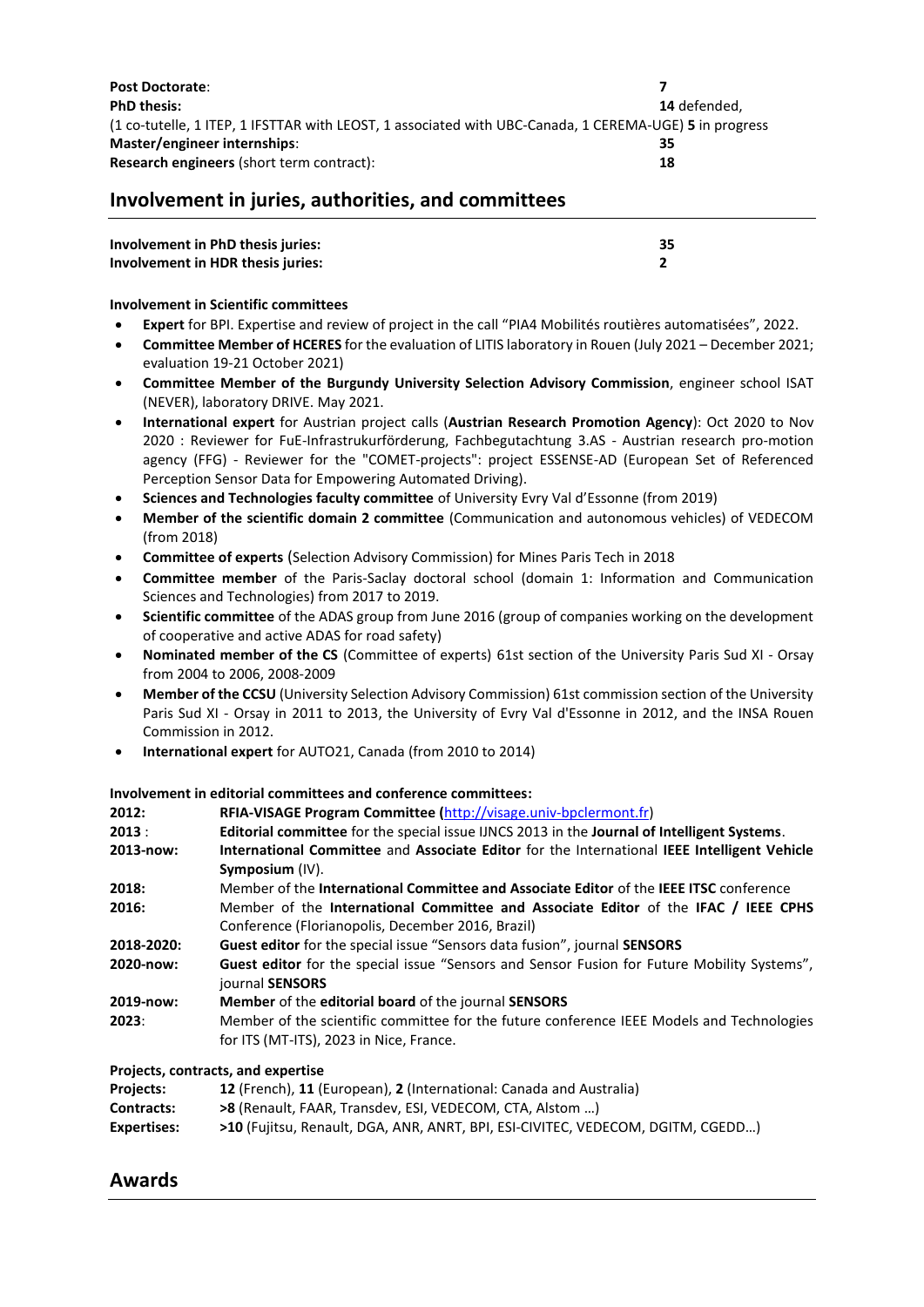**1999**: highly commended mention for the PhD thesis (only 10% of the French PhD thesis)

**2011-2015**: Award of Scientific Excellence (PES) awarded by INRETS in 2011 for 4 years

- 2 journal papers and 4 international conference papers have been nominated or awarded:
- Jamil Fayyad, Mohammad Jaradat, **Dominique Gruyer**, and Homayoun Najjaran, « Deep Learning Sensor Fusion for Autonomous Vehicles Perception and Localization: A Review.", in SENSORS journal for the special issue « Sensor Data Fusion for Autonomous and Connected Driving", 2020. **Nominated** for **2020 best paper award**.
- L. Rivoirard, M. Wahl, P. Sondi, M. Berbineau, and **D. Gruyer**, "CBL: A Clustering Scheme for VANETs." in The 6th International Conference on Advances in Vehicular Systems, Technologies and Applications (VEHICULAR 2017), July 23 - 27, 2017 - Nice, France. **Best paper award**
- **D. Gruyer**, S. Demmel, B. d'Andrea-Novel, G. Larue, A. Rakotonirainy, « Simulating Cooperative Systems Applications: a New Complete Architecture", in International Journal of Advanced Computer Science and Applications (IJACSA), Volume 4, 2013. **(Best paper award for Volume 4, 2013)**
- S. Glaser B. Vanholme, S. Mammar, **D. Gruyer**, "Probability and risk maneuver planning for collision avoidance", in FAST-ZERO (Future Active Safety Technology) 2011, Tokyo, Japan, September 5-9, 2011. (**nominated for the best paper award**)
- A. Ndjeng Ndjeng, A. Lambert, **D. Gruyer** and S. Glaser, "Experimental Comparison of Kalman filters for vehicle localization", In Proceedings IEEE international Symposium on Intelligent Vehicles (IV'09), Xi'an Shaanxi, China, 3-5 june 2009. (**nominated for the best poster award**)
- A. Lambert, **D. Gruyer**, B. Vincke, E. Seignez, « Outdoor Vehicle Localization by Bounded-Error Sate Estimation", in IROS'09, October 2009, Saint Louis, USA. (**Award for Finalist of the best paper award**).

# **Main international activities**

**Queensland University of technology** (Brisbane, Australia) , lab **CARRS-Q from 2004 to now** Common project (FAST), PhD co-tutelles, journal and conference papers, building of a LIA (Associated International Laboratory) in progress (submission in March 2022)

**University of Sherbrooke** (Sherbrooke, Canada), lab **LIV from 2009 to now** Common project (CooPerCom), co-supervising of 3 PhD thesis, journal and conference papers, AUTO21 international expert (from 2010 to 2014)

### **University of Tongji** (Shanghai, China) **from 2016 to now**

High End Foreign Expert in China (2016, 2018, 2019), Foreign expert and invited professor (2017), journal papers, Cai Yuan Pei (2018-2021, 1 PhD thesis in co-tutelle), teachings and seminars …

**University of British Columbia** (Kelowna, Canada), lab **ACIS from 2016 to now** Associated PhD thesis, student hosting, invited professor, journal and conference papers, seminar …

### **Austrian research promotion agency (FFG) from 2020 to now**

International Expert Austrian project calls: Reviewer for FuE-Infrastrukurförderung, Fachbegutachtung 3.AS - Austrian research promotion agency (FFG). COMET-projects call.

# **Teaching activities**

### **UTEC, University of Technology and consular teaching, (Le) (Tu) (La)**

Chamber of Commerce and Industry of Meaux-Melun **2000:** computer science, Digital electronic, Algorithmic, Computer architecture

### **University of Technology of Compiègne (engineer degree) (Le) (Tu) (La)**

**1995-2003:** Human/Machine communication, AI and problem solving, Virtual Reality, Computer sciences, Digital electronic and microprocessor, introduction to programming, compilation techniques

**University Paris XI (Orsay) (engineer and master degree) (Le) (Tu) (La)**

**2013-2015**: "simulation of autonomous systems", **responsible** of the module, POLYTECH Paris Sud. **2002-2013**: « Data fusion for the obstacles detection and tracking ». Master SETI (Electronic System and data processing).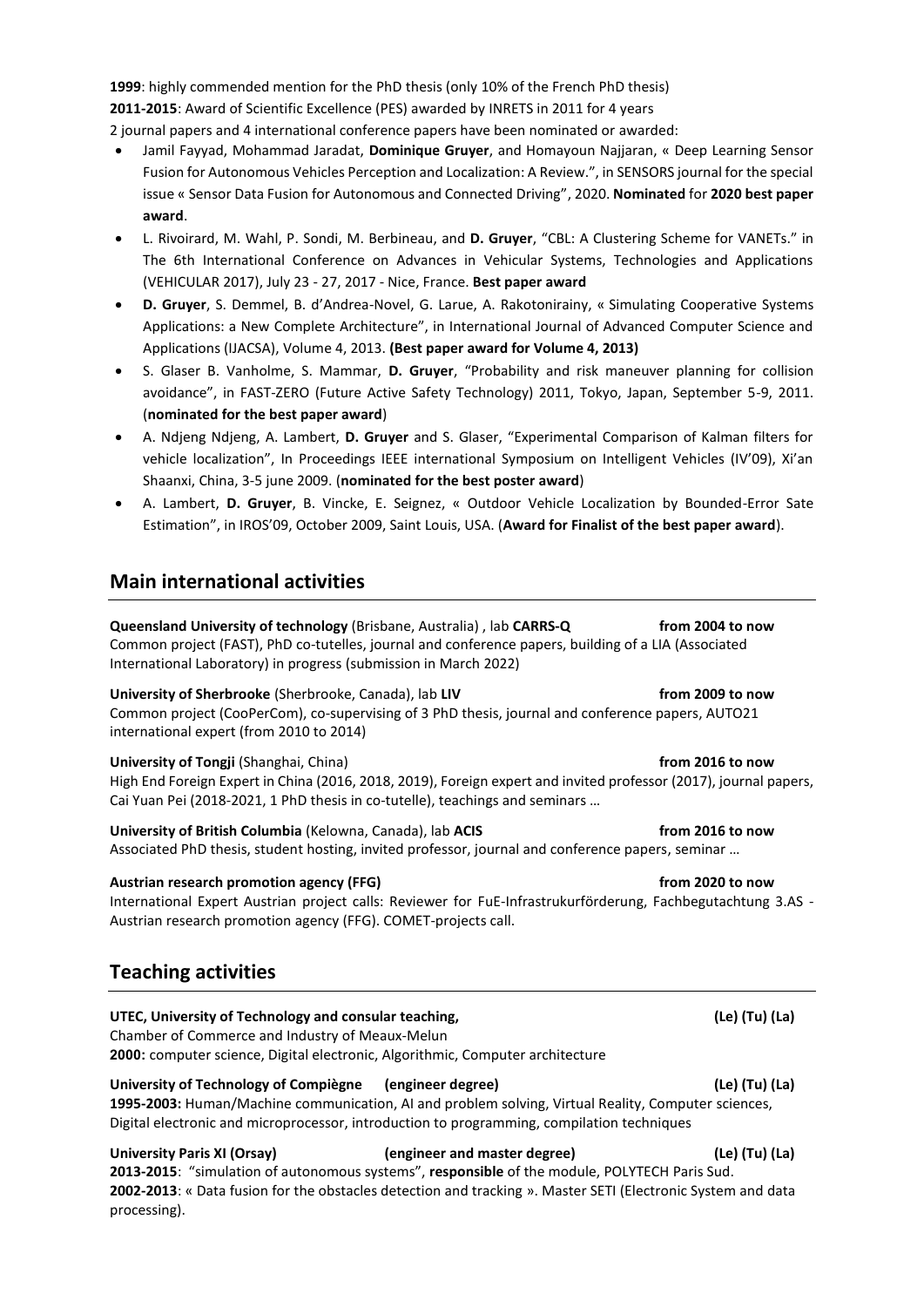|                                                                                                                                       | 2005-2021: Teaching in the MAREVA option (Vision, morphology, Robotic and control theory).                                                                                                                                                                                                                                                                                                                                                                                          |                             |
|---------------------------------------------------------------------------------------------------------------------------------------|-------------------------------------------------------------------------------------------------------------------------------------------------------------------------------------------------------------------------------------------------------------------------------------------------------------------------------------------------------------------------------------------------------------------------------------------------------------------------------------|-----------------------------|
| <b>University Evry Val d'Essonne</b><br>Systems ».                                                                                    | (master degree)<br>2016-2022: responsible of the module « Localisation, map, path planning », master « Mobil Autonomous                                                                                                                                                                                                                                                                                                                                                             | (Le) (Tu) (La)              |
| 2020-2022: «Extended perception», master « Mobil Autonomous Systems ».<br>systems).                                                   | 2005-2012: « The technics of data fusion for the embedded ego-positioning », Master RVSI (VR and intelligent                                                                                                                                                                                                                                                                                                                                                                        | (Le) (Tu)<br>(Le) (Tu) (La) |
| <b>IFP SCHOOL</b><br>sensors and data imperfections".                                                                                 | (master degree)<br>2018-2022: module PowerTrain, "Close and Far perception: A key issue Management, Processing and Fusion of                                                                                                                                                                                                                                                                                                                                                        | (Le)                        |
| <b>ENSTA</b><br>Electrical Infrastructure, Electrical Vehicles, and Autonomous Vehicles » (IRVEA).                                    | (master degree)<br>2019-2021: module « Localisation/map/path planning» in the specialized master « Project management in                                                                                                                                                                                                                                                                                                                                                            | (Le)(La)                    |
| <b>Tongji University (China)</b><br>Methods, and applications<br>issues. Benefits and weakness"                                       | (Post graduate: master and PhD)<br>2016: Lectures 1, 2 and 3: From the connected and perceptive vehicle toward the autonomous car. Issue,<br>"Close and Far perception: A key issue. Management, Processing and Fusion of sensors and data imperfections"<br>2018: Lectures 1, « Is autonomous driving the silver bullet for safety, consumption, and traffic congestion<br>2021: 6 lectures about automated vehicles, perception systems, multi-sensor fusion, cooperative systems | (Le)                        |
| <b>Changsha University of Science &amp; Technology</b><br>safety, consumption, and traffic congestion issues. Benefits and weakness". | (Post graduate: master and PhD)<br>2018: Lecture in the school of traffic & transportation engineering, « Is autonomous driving the silver bullet for                                                                                                                                                                                                                                                                                                                               | (Le)                        |
| Languages                                                                                                                             |                                                                                                                                                                                                                                                                                                                                                                                                                                                                                     |                             |

**National school of Mines de Paris (engineer) (La)**

**French:** mother tongue **English:** fluent **Chinese:** A1.1 level

## **Some relevant publications about my research**

Olivier Orfila, **Dominique Gruyer**, et Rémi Sainct, « Automated Driving, a Question of Trajectory Planning », chapitre 3 de l'ouvrage "From AI to Autonomous and Connected Vehicles, Advanced Driver-Assistance Systems (ADAS)". Bapin, T. and Bensrhair, A. (eds.) (2021). ISTE Ltd., London, and John Wiley and Sons, New York. Série : Digital Science. ISBN: 9781786307279, Publication Date: August 2021, Hardcover 284 pp. <http://iste.co.uk/book.php?id=1800>

**Dominique Gruyer**, Serge Laverdure, Jean-Sébastien Berthy, Philippe Desouza, Mokrane Hadj-Bachir, «From Virtual to Real, How to Prototype, Test, Evaluate and Validate ADAS for the Automated and Connected Vehicle? », chapitre 4 de l'ouvrage "From AI to Autonomous and Connected Vehicles, Advanced Driver-Assistance Systems (ADAS)". Bapin, T. and Bensrhair, A. (eds.) (2021). ISTE Ltd., London, and John Wiley and Sons, New York. Série: Digital Science. ISBN: 9781786307279, Publication Date: August 2021, Hardcover 284 pp. <http://iste.co.uk/book.php?id=1800>

Wei Xu, Rémi Sainct, **Dominique Gruyer**, Olivier Orfila, « Safe vehicle trajectory planning in an autonomous decision support framework for emergency situations. », in Applied Sciences journal, Special Issue "Human-Computer Interaction: Theory and Practice". Published 09th July 2021. Appl. Sci.2021,11, 6373. [https://doi.org/10.3390/app1114637,](https://doi.org/10.3390/app1114637) *Impact Factor: 2.679*

**Dominique Gruyer**, Olivier Orfila, Sébastien Glaser, Abdelmename Hedhli, Nicolas Hautière and Andry Rakotonirain, "Are Connected and Autonomous Vehicles the silver bullet for future transportation issues? Benefits and weaknesses on Safety, Consumption, and Traffic congestion.", in Frontiers in Sustainable Cities, Special Collection "Advances in Road Safety Planning", 8<sup>th</sup> January 2021.